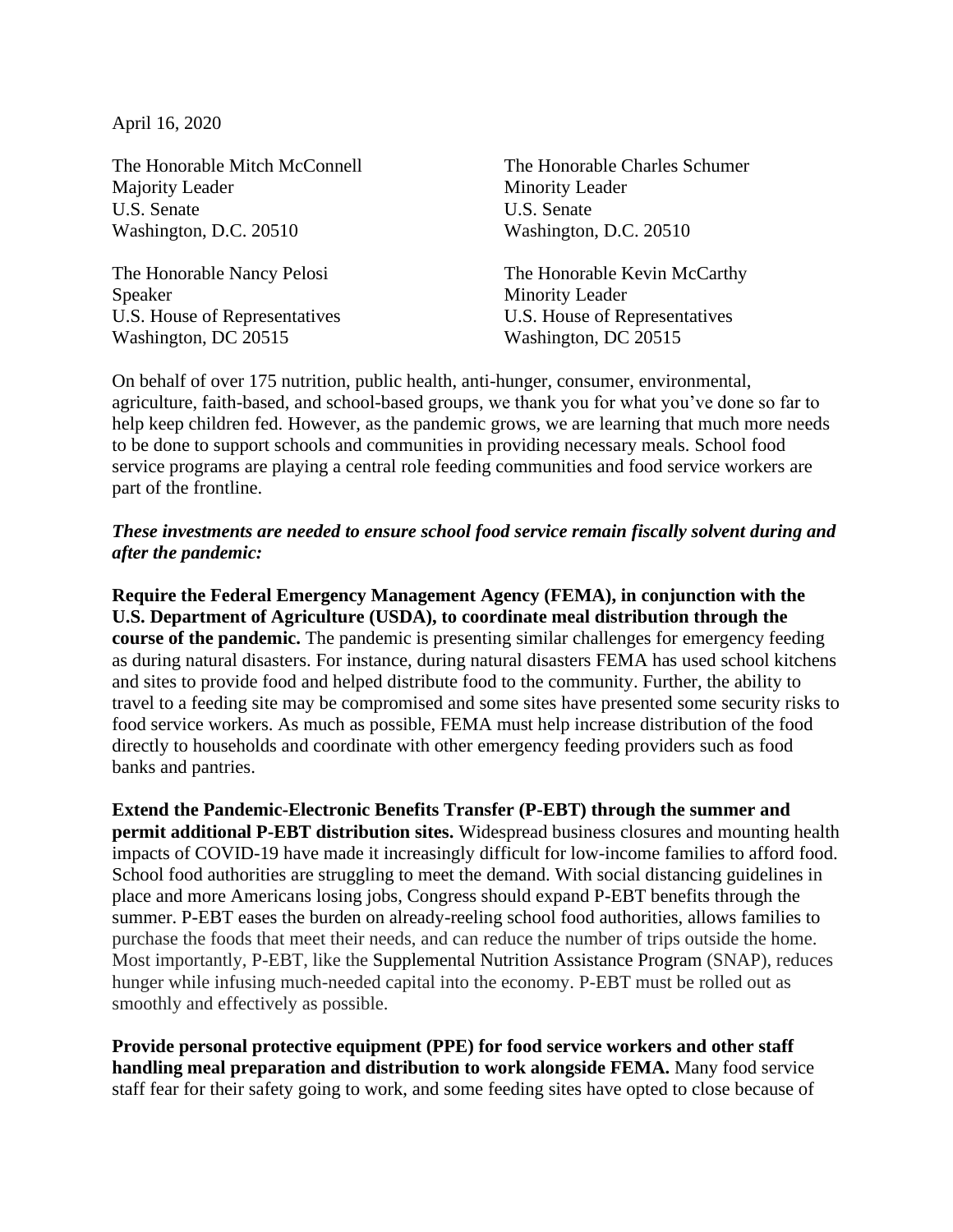staff getting COVID-19. The Coronavirus Aid, Relief, and Economic Security (CARES) Act included money for schools to purchase cleaning and sanitation supplies, which can include PPE for food service workers. However more help is needed and the federal government must make it clear that school food service programs are eligible. These food service workers are on the frontline feeding the community and must be protected with masks and gloves at the minimum.

**Provide funding relief for school nutrition programs to cover costs incurred during the pandemic response and school closures.** School nutrition programs rely on reimbursement from meal service to pay for expenses. Many school districts across the country maintained or incurred more expenses than normal (i.e. labor, transportation) while seeing a significant decrease in revenues from reduced meal participation during school closures. This unanticipated loss of revenue has forced districts to tap into fund balances and draw upon lines of credit. In order to sustain these essential feeding programs while protecting jobs and district educational funds, funding must be provided to make programs financially solvent.

**Ease the administrative burden for school food service programs as they transition back in the next school year.** There will be a massive influx of children eligible for free or reducedpriced school meals when school year 2020-2021 starts. Providing meals at no cost for all enrolled students will help program finances as they recover from losses from the pandemic, and mitigate the time and resources needed to process all the new applications.

**Increase Section 32 funding to the Department of Defense Fresh Fruit and Vegetable Program (DoD Fresh).** USDA should be commended for allowing states to convert unspent USDA Foods entitlement dollars to access fresh fruits and vegetables at this time. However, many states have already spent through their school year 2019-2020 funds. Accordingly, an additional \$200 million should be available through DoD Fresh immediately to ensure schools have adequate access to fresh fruit and vegetables. Additionally, another \$100 million should be included to fund the DoD Fresh Summer Food Service Pilot Program and automatically include all states and territories that participate in the program. Expanding the summer program to include all states that participate in the school year will help ensure programs are able to meet the core nutritional needs of the students they serve during this crisis. Any unspent funding can be applied to a school's entitlement for school year 2020-2021.

**Increase funding for the Fresh Fruit and Vegetable Program (FFVP).** FFVP provides critical access to fresh produce for the nation's lowest-income elementary schools. Schools should be provided the flexibility to serve these snacks, typically distributed in a classroom setting with nutrition education, as a complementary component to any alternative feeding program. Eligibility should be extended to all students 18 and under in a district with qualifying FFVP schools, with additional section 32 funding being made available to accommodate any increase in participation. As always, FFVP is a voluntary program for schools.

**Provide additional funding for School Meal Kitchen Equipment Grants.** Nearly 90 percent of schools need at least one piece of updated school kitchen equipment. Equipment helps schools meet their needs. When schools do not have adequate equipment, they are forced to use costly and inefficient workarounds. In its first year, Congress provided \$100 million for equipment grants, while the need was estimated to be nearly \$1 billion. Since then, Congress has made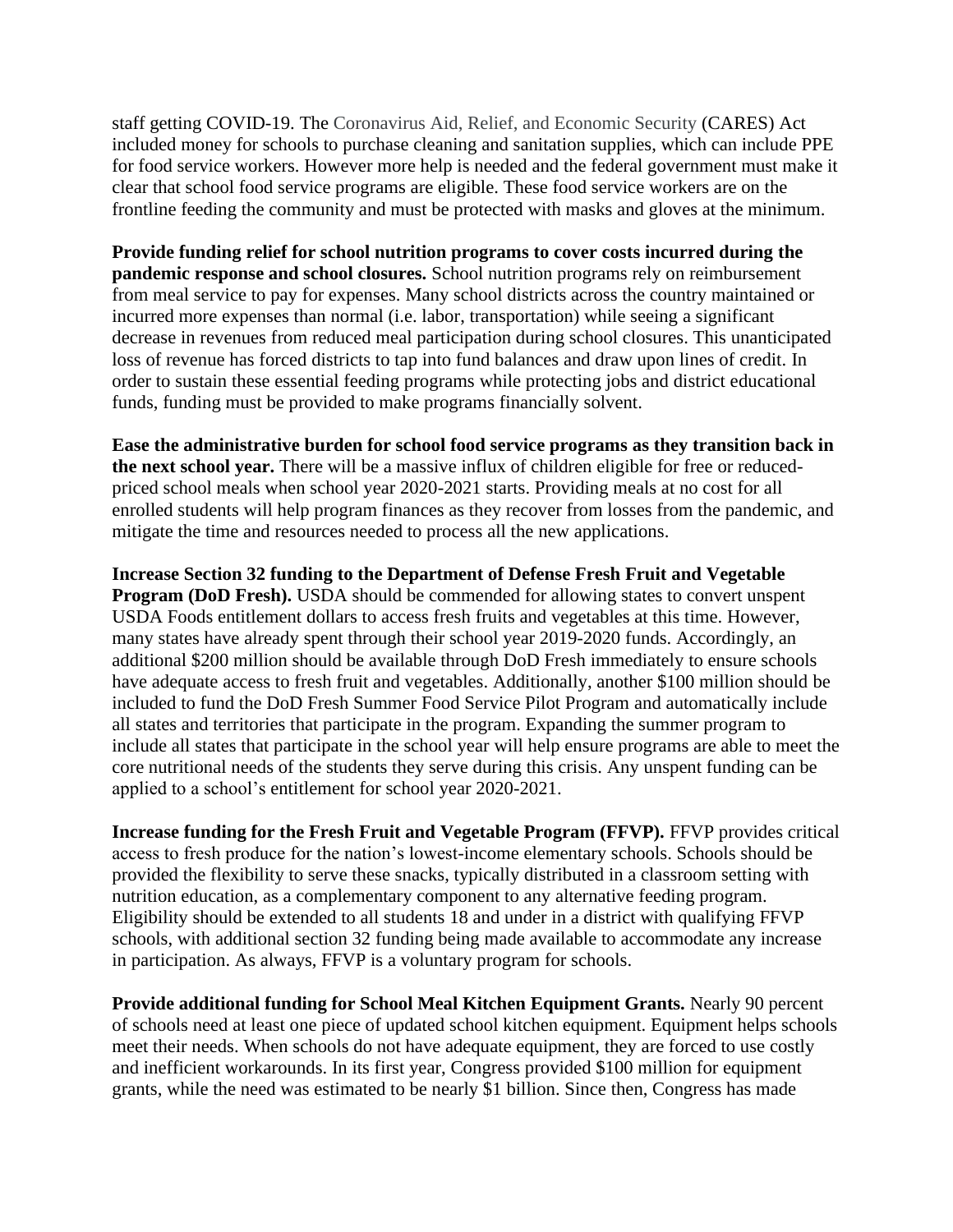funding available to schools through the USDA School Kitchen Equipment Grant program, including \$35 million in Fiscal Year 2020. Most recently, the pandemic has shown that many schools may not have been set up with proper equipment to respond to emergency feeding situations like the one presented. Providing an infusion of additional funding can help ensure schools are prepared to serve healthy, nutritious foods when schools return, particularly if they are unable to invest in upgrades as a result of financial stress from the pandemic, and can help them acquire adequate equipment to be prepared for future emergencies.

## *The following investments provide greater support for emergency feeding and communities in need:*

**Increase access to the Special Supplemental Nutrition Program for Women, Infants, and Children (WIC).** WIC services are effective at improving health outcomes throughout pregnancy and early childhood. To make sure we are covering all vulnerable populations, especially during the pandemic, Congress should expand access by increasing child eligibility to age six, increasing postpartum eligibility to two years, and extending infant and child certification periods to two years. These steps will address existing nutrition gaps and reduce duplicative paperwork requirements on both participants and service providers.

**Increase benefits for fruit and vegetable purchases through WIC.** The January 2017 report from the National Academies of Sciences, Engineering, and Medicine (NASEM) recommended increasing the value of WIC's Cash Value Benefit (CVB), which offers participants between \$9- \$11 per month to purchase a variety of fruits and vegetables. With shortages of WIC items on the shelf, increasing the CVB value will ensure that WIC participants will have sustained access to nutritious foods throughout the public health emergency.

**Encourage the Obesity Prevention and Nutrition Education Grant Program (SNAP-Ed) to provide new flexibility needed to respond to and address the increase in eligible SNAP participants by promoting local food access, healthy eating, and food security through safe and nutritious food preparation and distribution.** In situations where gaps exist, SNAP-Ed providers may also assist with food distribution approaches at various sites including, but not limited to: schools, senior meal programs, emergency food providers, and FEMA. SNAP-Ed reaches large numbers of low-income households at risk for COVID-19 due to pre-existing conditions and is also well situated to accelerate SNAP and P-EBT enrollment. However, they are unable to do so due to operational challenges under existing statutory authority. A nationwide waiver with no match requirement should be provided to allow SNAP-Ed to support SNAP enrollment efforts, including P-EBT and other food assistance programs designed for families and communities. Additionally, adequate resources should be provided for increased need to enhance and highlight best practices, resources, and case studies that showcase innovative approaches in a virtual environment.

Finally, the importance of SNAP to feed households in need cannot be understated. The CARES Act provided economic supports across industries, assuming that the economic repercussions of COVID-19 will continue past the public health emergency, yet failed to take full advantage of one of the most effective economic supports during downturns: SNAP. **We urge you to strengthen SNAP by increasing the maximum benefit available to all households by 15**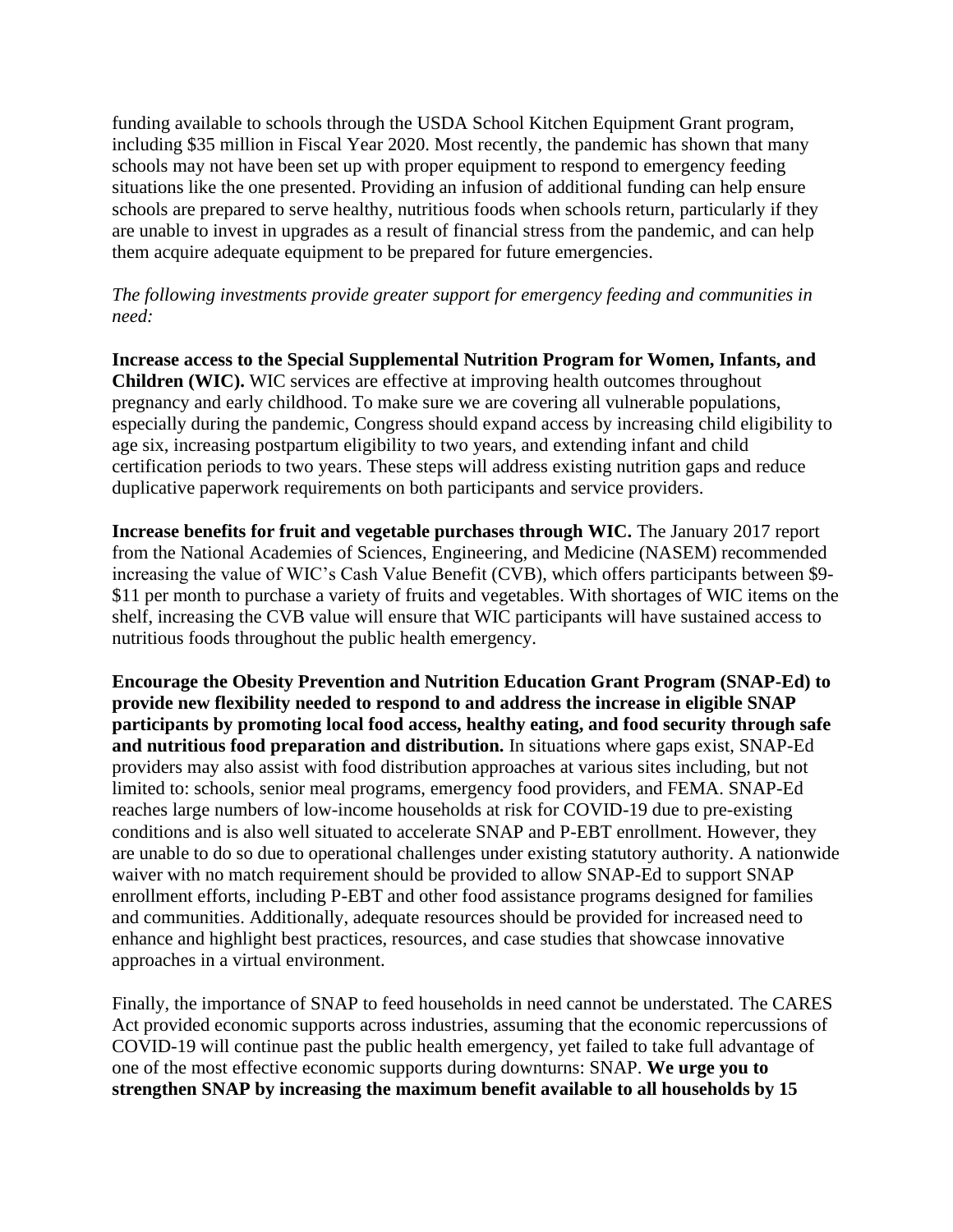**percent and increasing the minimum benefit from \$16 to \$30 through the longer-term economic downturn, rather than the immediate public health emergency, and delay the implementation of proposed and final rules that the Administration has issued for SNAP.** 

Sincerely,

1,000 Days 50by40 A Place at the Table Academy of Nutrition and Dietetics Action For Healthy Kids Advocates for Better Childrens Diets Agri-Cultura Network Alaska Food Policy Council Alliance of Nurses for Healthy Environments, USF Alliance to End Hunger American Academy of Pediatrics American Diabetes Association American Heart Association American Public Health Association American Society for Nutrition Association of SNAP Nutrition Education Administrators Association of State Public Health Nutritionists Balanced Berkeley Media Studies Group Better Food Foundation Beyond Hunger Brighter Bites C. O. E. Cousins Empowerment Optimists of Optimists International California Conference of Local Health Department Nutritionists California Food is Medicine Coalition CEDA (Community & Economic Development Association of Cook County) Center for Biological Diversity Center for Digital Democracy Center for Ecoliteracy Center for Food Safety Center for Science in the Public Interest Center for Wellness and Nutrition ChangeLab Solutions Chicago Food Policy Action Council Chicago Partnership for Health Promotion Childhood Obesity Prevention Coalition (COPC) Church World Service Coalition for Healthy School Food Colorado Children's Campaign Columbia Food Policy Committee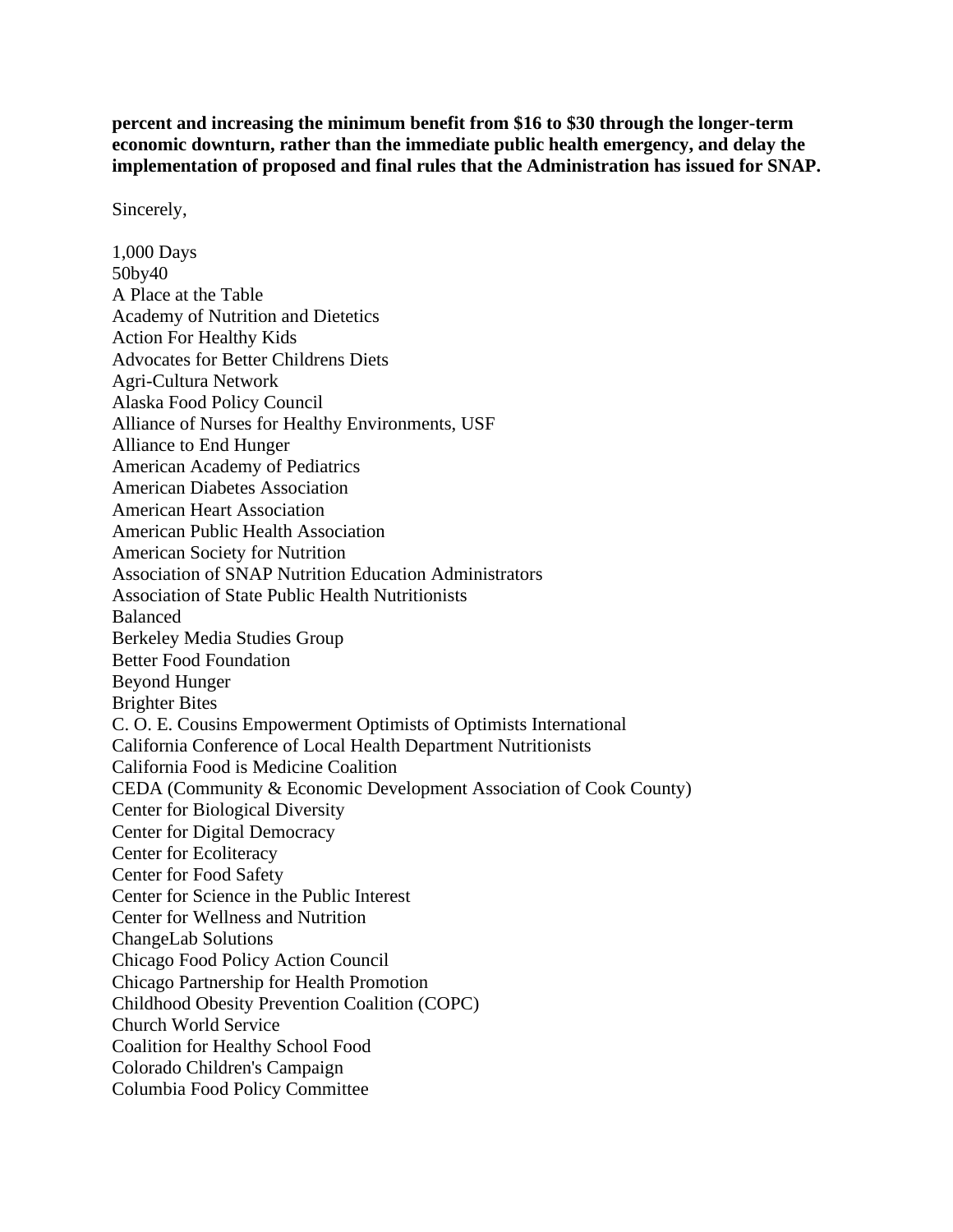Common Threads Community Farm Alliance Community Resource Center Congressional Hunger Center Connecticut Commission on Women, Children, Seniors, Equity and Opportunity Consortium to Lower Obesity in Chicago Children Consumer Federation of America Covering Kids & Families of Indiana DC Central Kitchen DC Greens Del Norte and Tribal Lands Community Food Council Department of Nutrition - University of North Carolina at Chapel Hill Detroit Food Policy Council Dine' (Navajo) Food Sovereignty Alliance Dubuque County Food Policy Council Eat for the Earth Enlace Chicago Factory Farming Awareness Coalition Farm Forward Farm Sanctuary Farm to Table NM Fayette County Community Voices FEAST First Focus Campaign for Children Florida Impact to End Hunger Food Research & Action Center (FRAC) Food Shift FoodCorps Fresh Approach Friends of the Earth Funders' Collaborative on Youth Organizing Futurewise Global Food Research Program at UNC Global Health Advocacy Incubator GoFarm Good Shepherd Center Greater Chicago Food Depository Groundwork Center for Resilient Communities Grow Benzie Hartford Food System Health Care Without Harm Healthy Food America Healthy School Food Maryland Healthy Schools Campaign Heartland Communities, Inc. Heuristic Management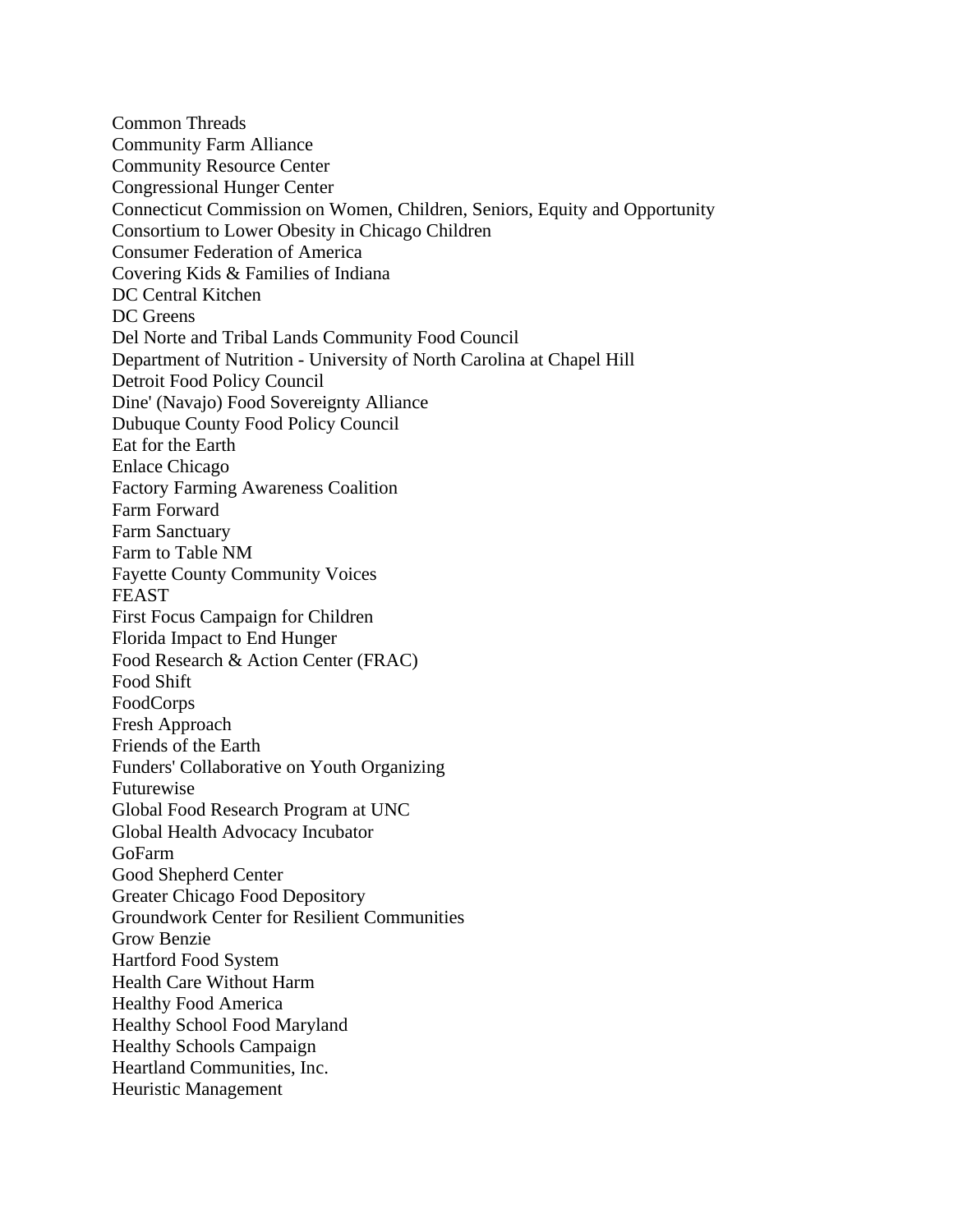Hunger Free America Hunger Free Colorado Illinois Public Health Institute Indiana Public Health Association Indiana Uplands Food Network Interfaith Center on Corporate Responsibility Interfaith Sustainable Food Collaborative Johns Hopkins Center for a Livable Future Jump IN for Healthy Kids Laurie M. Tisch Center for Food, Education and Policy, Teachers College, Columbia University Lehigh Valley Food Policy Council LiveWell Colorado Local Food Alliance of Northern Michigan Loop Learning Center Los Angeles Food Policy Council Lurie Children's Hospital Lyon County Food and Farm Council Marion County Public Health Department MAZON: A Jewish Response to Hunger Michigan Fitness Foundation Michigan League for Public Policy Montgomery County Food Council National Action Against Obesity National Association of Councils on Developmental Disabilities National Athletic Trainers' Association National Education Association National Farm to School Network National WIC Association Natural Resources Defense Council (NRDC) Neighborhood House Association North Carolina Alliance for Health Oceanside Unified School District One Meal a Day for the Planet Ottawa Food Pajaro Valley Food, Farming and Health Policy Council Physicians Association for Nutrition USA Physicians Committee for Responsible Medicine Pikes Peak Farm to School Pittsburgh Food Policy Council PlantPure Communities Poetry X Hunger Prevention Institute Public Health Advocates Public Health Institute Real Food for Kids REAP Food Group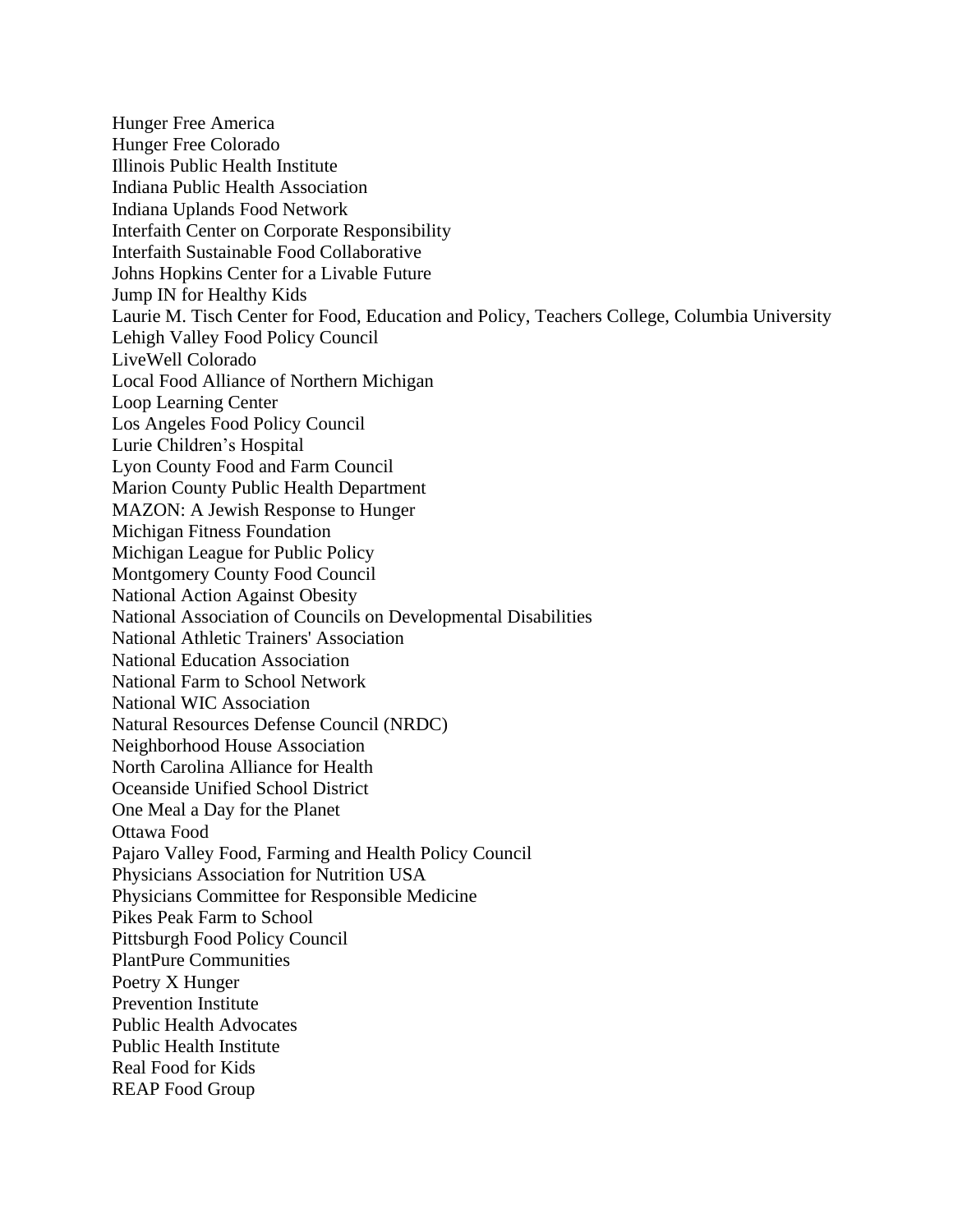Redstone Center for Prevention and Wellness Reinbold Properties Resources for Community Development Rooted Roots of Change Sacramento Food Policy Council Safe Routes Partnership San Diego County Childhood Obesity Initiative San Diego Food System Alliance San Diego Hunger Coalition San Diego Unified Food and Nutrition Division SE Medical, Inc Sebastopol Farmers Market Second Harvest of Silicon Valley SHAPE America – Society of Health and Physical Educators Share Our Strength Sisters of Mercy of the Americas – Justice Team Sitka Local Foods Network Slow Food California Slow Food USA Society for Nutrition Education and Behavior Society of State Leaders of Health and Physical Education Socorro Senior Center Southern Nevada Food Council Spokane Food Policy Council Sustainable Agriculture Education The Curriculum of Cuisine The Growing Project The Horizon Foundation of Howard County The Humane Society of the United States The Praxis Project TomKat Ranch Tri-County Health Department True Health Initiative Trust for America's Health U.S. Apple Association Union of Concerned Scientists United Fresh Produce Association United Planning Organization United Way of Pierce County UpRoot Colorado Urban School Food Alliance Wellness in the Schools World Animal Protection